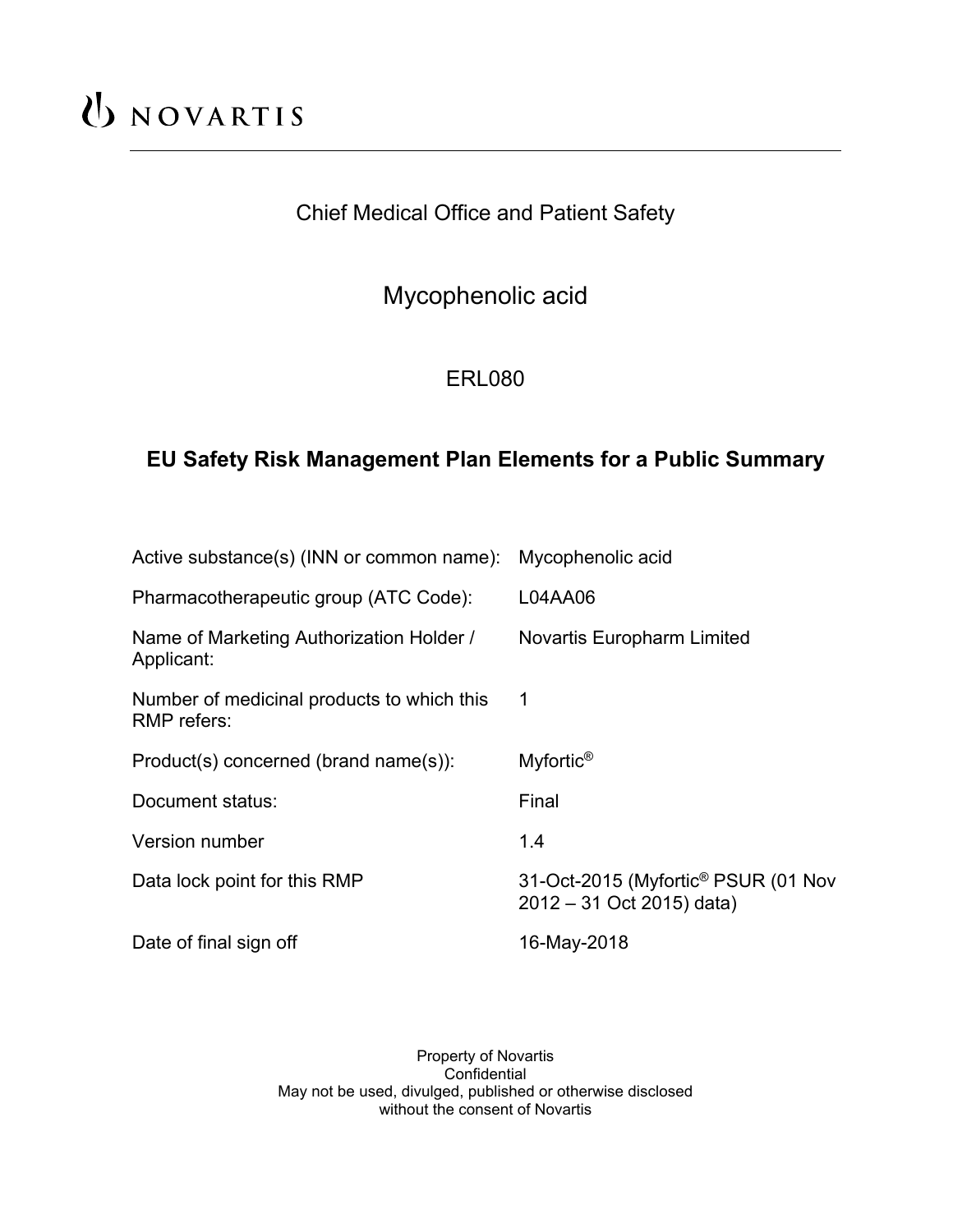## <span id="page-1-0"></span>**Table of contents**

| $\mathbf{1}$ |     |                                                                        |  |
|--------------|-----|------------------------------------------------------------------------|--|
|              | 1.1 |                                                                        |  |
|              | 1.2 |                                                                        |  |
|              | 1.3 |                                                                        |  |
|              | 1.4 |                                                                        |  |
|              | 1.5 | Part VI.2.5 Summary of additional risk minimization measures by safety |  |
|              |     |                                                                        |  |
|              | 1.6 |                                                                        |  |
|              | 1.7 |                                                                        |  |
|              |     |                                                                        |  |

## **List of tables**

| Table 1-1 |  |
|-----------|--|
| Table 1-2 |  |
| Table 1-3 |  |
| Table 1-4 |  |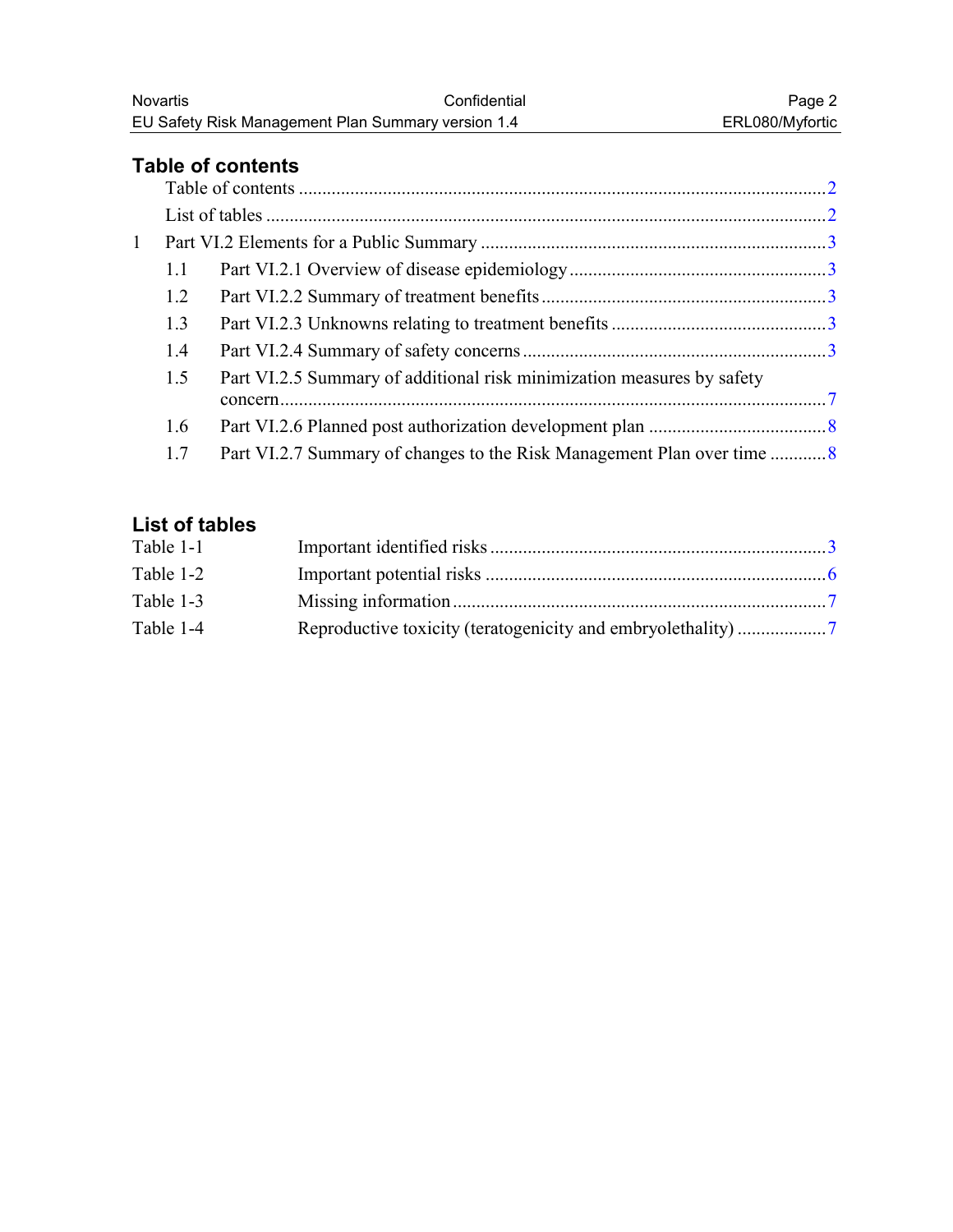## <span id="page-2-0"></span>**1 Part VI.2 Elements for a Public Summary**

#### **1.1 Part VI.2.1 Overview of disease epidemiology**

Almost 20,000 kidney transplants were performed in the EU in the year 2014. In general, more men than women receive a renal transplant. The conditions that most frequently cause the kidney to fail and therefore a transplant to be needed are kidney disease due to diabetes, uncontrolled hypertension, glomerulonephritis, and cystic kidney disease.

#### **1.2 Part VI.2.2 Summary of treatment benefits**

Myfortic gastro-resistant tablets belong to the class of drugs known as immunosuppressants. Immunosuppressants reduce body's response to anything that it sees as "foreign" – which includes transplant organs. Myfortic is used to prevent the body from rejecting a transplanted kidney in adult patients. Myfortic is used together with other medicines containing cyclosporine and corticosteroids.

## **1.3 Part VI.2.3 Unknowns relating to treatment benefits**

Not applicable.

## **1.4 Part VI.2.4 Summary of safety concerns**

| <b>Risk</b>                                                                                                                                                                                                                        | What is known                                                                                                                                                                                                                                                                                                                                                                                                                                                                                                                                                                                                                                                                                                                                                                                                                                                                                                                              | <b>Preventability</b>                                                                                                                                                                                                                                                                                                                                                                                                                                                                                                                                                                                                                                                                                                                                                                                                                                        |
|------------------------------------------------------------------------------------------------------------------------------------------------------------------------------------------------------------------------------------|--------------------------------------------------------------------------------------------------------------------------------------------------------------------------------------------------------------------------------------------------------------------------------------------------------------------------------------------------------------------------------------------------------------------------------------------------------------------------------------------------------------------------------------------------------------------------------------------------------------------------------------------------------------------------------------------------------------------------------------------------------------------------------------------------------------------------------------------------------------------------------------------------------------------------------------------|--------------------------------------------------------------------------------------------------------------------------------------------------------------------------------------------------------------------------------------------------------------------------------------------------------------------------------------------------------------------------------------------------------------------------------------------------------------------------------------------------------------------------------------------------------------------------------------------------------------------------------------------------------------------------------------------------------------------------------------------------------------------------------------------------------------------------------------------------------------|
| Decreased capacity of a<br>part of bone to produce all<br>3 types of blood cells<br>(white and red blood cells,<br>platelets), infections and<br>bleeding<br>(Bone marrow depression,<br>associated infections and<br>hemorrhages) | Blood dyscrasias (e.g. neutropenia<br>or anemia may be related to Myfortic<br>itself, concomitant medications, viral<br>infections, or some combination of<br>these causes.<br>Pure red cell aplasia (PRCA) has<br>been reported in patients treated<br>with Myfortic derivatives in<br>combination with other<br>immunosuppressive agents<br>Leukopenia (decrease in a specific<br>type of white cells in the blood, i.e.<br>so called leukocytes) is observed<br>very commonly ( $\geq 1/10$ ) in patients<br>treated with Myfortic, anaemia (blood<br>disorder in which body doesn't have<br>enough red blood cells) and<br>thrombocytopenia (not enough<br>platelets present in the blood)<br>commonly ( $\geq 1/100$ to < 1/10).<br>Lymphopenia (abnormally low level<br>of a specific type of white cells in the<br>blood, i.e. so called lymphocytes),<br>neutropenia (decrease in a specific<br>type of white blood cells, i.e. so | Patients receiving Myfortic should<br>be instructed to inform their<br>doctor before taking it as well as<br>during the treatment. If any<br>evidence of infection appears<br>such as a fever or sore throat,<br>unexpected bruising, bleeding or<br>any other manifestation of bone<br>marrow depression, patients<br>should inform their doctors as<br>they may need urgent medical<br>treatment.<br>PRCA may resolve with dose<br>reduction or cessation of therapy.<br>Changes to Myfortic therapy<br>should only be undertaken under<br>appropriate supervision in<br>transplant recipients in order to<br>minimize the risk of graft rejection<br>Regular monitoring of patients<br>taking Myfortic is advised.<br>Patients taking Myfortic should<br>have complete blood counts<br>weekly during the first month,<br>twice monthly for the second and |

#### **Table 1-1 Important identified risks**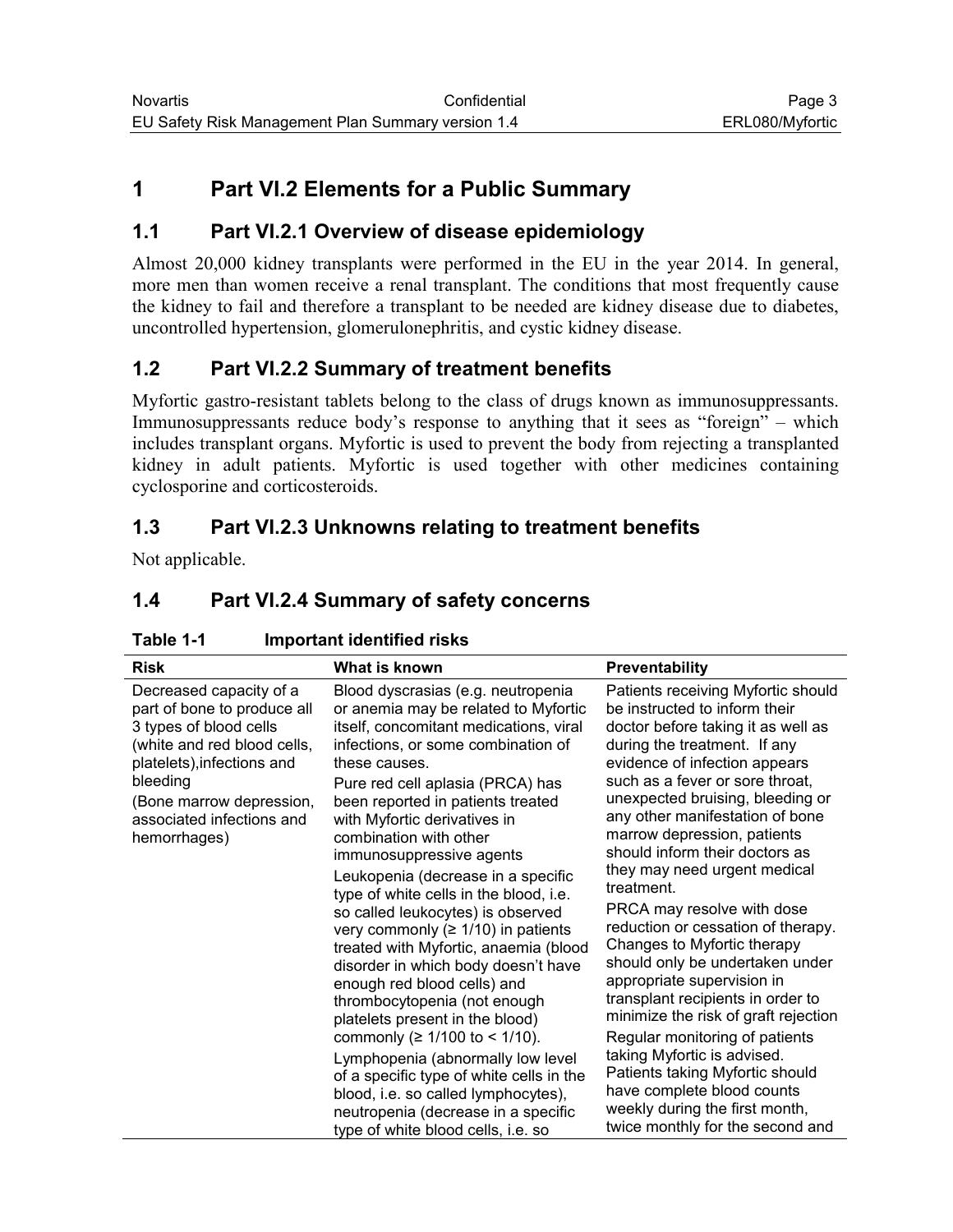| <b>Risk</b>                              | What is known                                                                                                                                                                                                                                                                                                                                                                                                                                                                                                                                                                                                                        | Preventability                                                                                                                                                                                                                                                                                                                                                                        |
|------------------------------------------|--------------------------------------------------------------------------------------------------------------------------------------------------------------------------------------------------------------------------------------------------------------------------------------------------------------------------------------------------------------------------------------------------------------------------------------------------------------------------------------------------------------------------------------------------------------------------------------------------------------------------------------|---------------------------------------------------------------------------------------------------------------------------------------------------------------------------------------------------------------------------------------------------------------------------------------------------------------------------------------------------------------------------------------|
|                                          | called neutrophils) and<br>lymphadenopathy (swollen or<br>enlarged lymph nodes) have been<br>reported.<br>Agranulocytosis has been identified<br>as adverse drug reactions from post<br>marketing experience.<br>Neutropenia or anaemia may be<br>related to Myfortic itself, or when co-                                                                                                                                                                                                                                                                                                                                            | third months of treatment, then<br>monthly through the first year. If<br>blood disorders occur (e.g.<br>neutropenia with absolute<br>neutrophil count <1.5 x $10^3$ /µl or<br>anaemia) it may be appropriate to<br>interrupt or discontinue the<br>treatment.                                                                                                                         |
|                                          | administered with other medications,<br>viral infections, or some combination<br>of these causes.                                                                                                                                                                                                                                                                                                                                                                                                                                                                                                                                    |                                                                                                                                                                                                                                                                                                                                                                                       |
|                                          | Isolated cases of abnormal<br>neutrophil structure and form,<br>including the acquired Pelger-Huet<br>anomaly (blood condition in which<br>the nuclei of several types of white<br>blood cells have unusual shape),<br>have been observed in patients<br>treated with Myfortic derivatives.<br>These changes are not associated<br>with impaired neutrophil function.<br>These changes may suggest the<br>presence of immature neutrophils in<br>blood in haematological<br>investigations, which may be<br>mistakenly interpreted as a sign of<br>infection in immunosuppressed<br>patients such as those that receive<br>Myfortic. |                                                                                                                                                                                                                                                                                                                                                                                       |
|                                          | Myfortic reduces body's defenses<br>which prevents transplant rejection.<br>Furthermore, as a result, the body is<br>not as good as normal at fighting<br>infections. This means patients may<br>catch more infections than usual.<br>This includes infections of the brain,<br>skin, mouth, stomach and gut, lungs<br>and urinary system.<br>Other problems such as bleeding or<br>bruising may also occur.                                                                                                                                                                                                                         |                                                                                                                                                                                                                                                                                                                                                                                       |
| Allergic reactions<br>(Hypersensitivity) | Hypersensitivity reactions to Myfortic<br>have been observed. Reactions like<br>rash, pruritus, hypotension (low<br>blood pressure), and chest pain<br>have been observed in clinical trials<br>and post marketing reports.                                                                                                                                                                                                                                                                                                                                                                                                          | Patients should not take Myfortic<br>if they are allergic to Myfortic or<br>to any of the other ingredients of<br>this medicine.<br>Patients should immediately<br>inform their doctors if they have a<br>rash, swelling of face, lips,<br>tongue or throat, with difficulty<br>breathing as they may be having<br>a serious allergic reaction to the<br>medicine and may need urgent |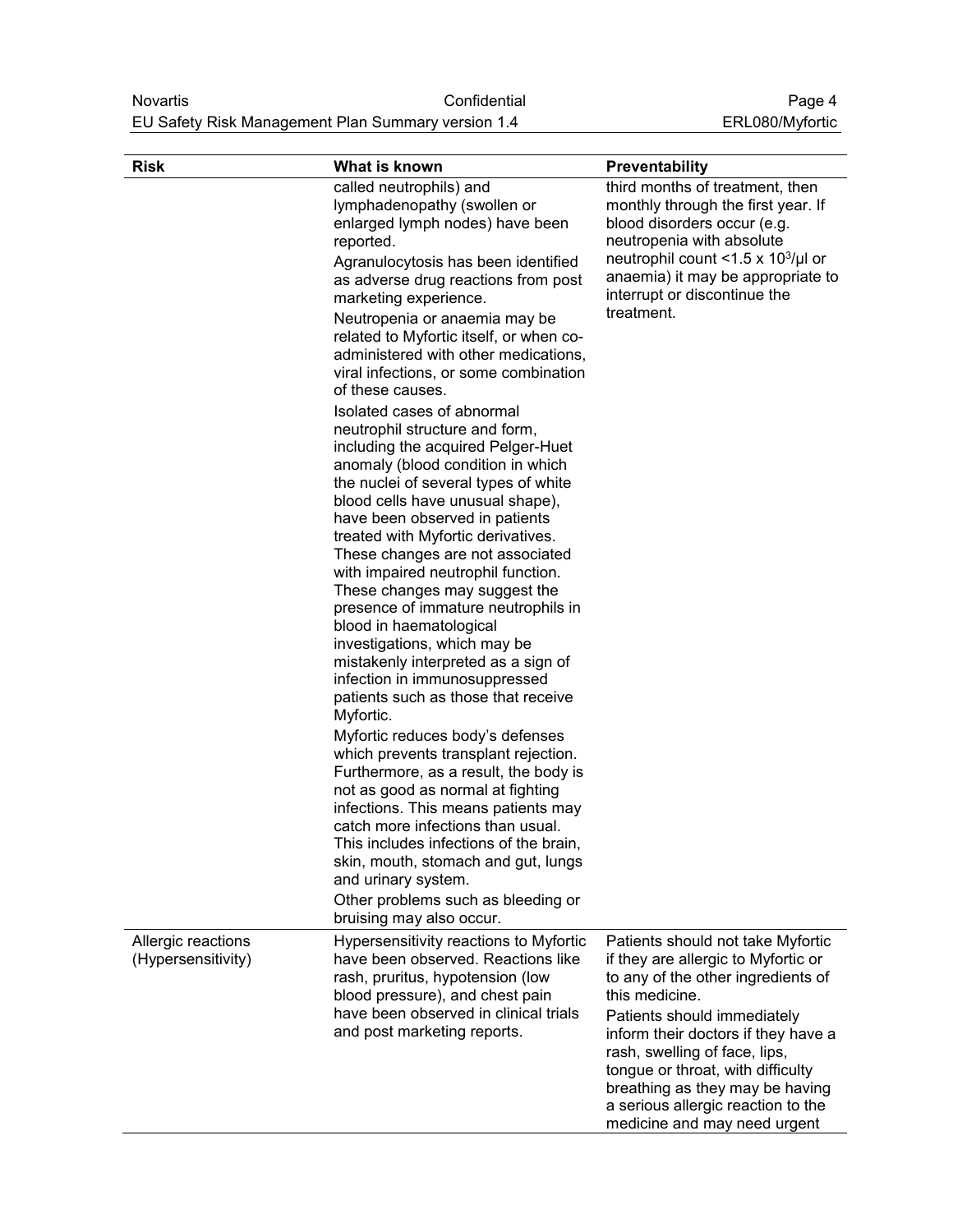| <b>Risk</b>                                                                                           | What is known                                                                                                                            | Preventability                                                                                                                                                                    |
|-------------------------------------------------------------------------------------------------------|------------------------------------------------------------------------------------------------------------------------------------------|-----------------------------------------------------------------------------------------------------------------------------------------------------------------------------------|
|                                                                                                       |                                                                                                                                          | medical treatment.                                                                                                                                                                |
| Drug interaction when<br>Myfortic is concomitantly                                                    | There is a risk of interaction with<br>other medications (Azathioprine,                                                                  | Concomitant medication not<br>recommended                                                                                                                                         |
| administered with drugs                                                                               | Live vaccine,                                                                                                                            | Azathioprine,                                                                                                                                                                     |
| that interfere with the liver<br>circulation wherein the                                              | Gastroprotective                                                                                                                         | Live vaccine                                                                                                                                                                      |
| drug is reabsorbed into                                                                               | Aciclovir agents,                                                                                                                        |                                                                                                                                                                                   |
| the blood.                                                                                            | Ganciclovir,                                                                                                                             | Concomitant medication to be                                                                                                                                                      |
| (Drug-drug interactions:                                                                              | Tacrolimus, and                                                                                                                          | considered:                                                                                                                                                                       |
| drugs interfering with                                                                                | Ciclosporin)                                                                                                                             | Gastroprotective<br>Aciclovir agents,                                                                                                                                             |
| enterohepatic circulation)                                                                            |                                                                                                                                          | Ganciclovir,                                                                                                                                                                      |
|                                                                                                       | Oral contraceptives and drugs that<br>interfere with enterohepatic                                                                       | Tacrolimus,                                                                                                                                                                       |
|                                                                                                       | circulation like cholestyramine or                                                                                                       | Ciclosporin                                                                                                                                                                       |
|                                                                                                       | activated charcoal may result in                                                                                                         |                                                                                                                                                                                   |
|                                                                                                       | therapeutic failure due to a reduced<br>systemic Myfortic exposure and<br>reduced efficacy.                                              | Caution should be exercised with<br>medicinal products that interfere<br>with enterohepatic circulation.                                                                          |
|                                                                                                       |                                                                                                                                          | Patients should inform their<br>doctor or pharmacist if they are<br>taking cholestyramine - used to<br>treat high cholesterol, before<br>starting the treatment with<br>Myfortic. |
| Disorders of digestive<br>system including erosion<br>of linings of stomach and<br>gut and associated | Myfortic derivatives have been<br>associated with an increased<br>occurrence of digestive system<br>adverse events, including infrequent | Myfortic should be administered<br>with caution in patients with<br>active serious digestive system<br>disease.                                                                   |
| bleeding (Gastrointestinal<br>disorders including                                                     | cases of gastrointestinal tract<br>ulceration and haemorrhage and                                                                        | Patients should inform their<br>doctor before taking Myfortic if                                                                                                                  |
| ulceration and                                                                                        | perforation.                                                                                                                             | they have or ever had any                                                                                                                                                         |
| hemorrhage)                                                                                           | Diarrhoea has been observed very                                                                                                         | problems with their digestive                                                                                                                                                     |
|                                                                                                       | commonly ( $\geq 1/10$ ), abdominal<br>distension (gas or fluid, accumulate                                                              | system, such as stomach ulcers.<br>Patients should also inform their                                                                                                              |
|                                                                                                       | in the abdomen causing its outward                                                                                                       | doctors or pharmacists if they are                                                                                                                                                |
|                                                                                                       | expansion), abdominal pain,                                                                                                              | taking antacids or proton pump                                                                                                                                                    |
|                                                                                                       | constipation (bowel movements are<br>difficult or happen less often than                                                                 | inhibitors - used for acid                                                                                                                                                        |
|                                                                                                       | normal), dyspepsia (indigestion),                                                                                                        | problems in stomach such as<br>indigestion, before starting the                                                                                                                   |
|                                                                                                       | flatulence (accumulation of gas in                                                                                                       | treatment.                                                                                                                                                                        |
|                                                                                                       | stomach or gut), gastritis                                                                                                               |                                                                                                                                                                                   |
|                                                                                                       | (inflammation of the lining of the<br>stomach), nausea and vomiting are                                                                  |                                                                                                                                                                                   |
|                                                                                                       | common (≥1/100), gastrointestinal                                                                                                        |                                                                                                                                                                                   |
|                                                                                                       | hemorrhage, peritonitis (swelling of                                                                                                     |                                                                                                                                                                                   |
|                                                                                                       | membrane of internal organs), ileus<br>(a painful obstruction of ileum, which                                                            |                                                                                                                                                                                   |
|                                                                                                       | is part of small gut, or other parts of                                                                                                  |                                                                                                                                                                                   |
|                                                                                                       | the gut), esophagitis (swelling of the                                                                                                   |                                                                                                                                                                                   |
|                                                                                                       | lining of the food pipe), pancreatitis                                                                                                   |                                                                                                                                                                                   |
|                                                                                                       | (inflammation of pancreas),                                                                                                              |                                                                                                                                                                                   |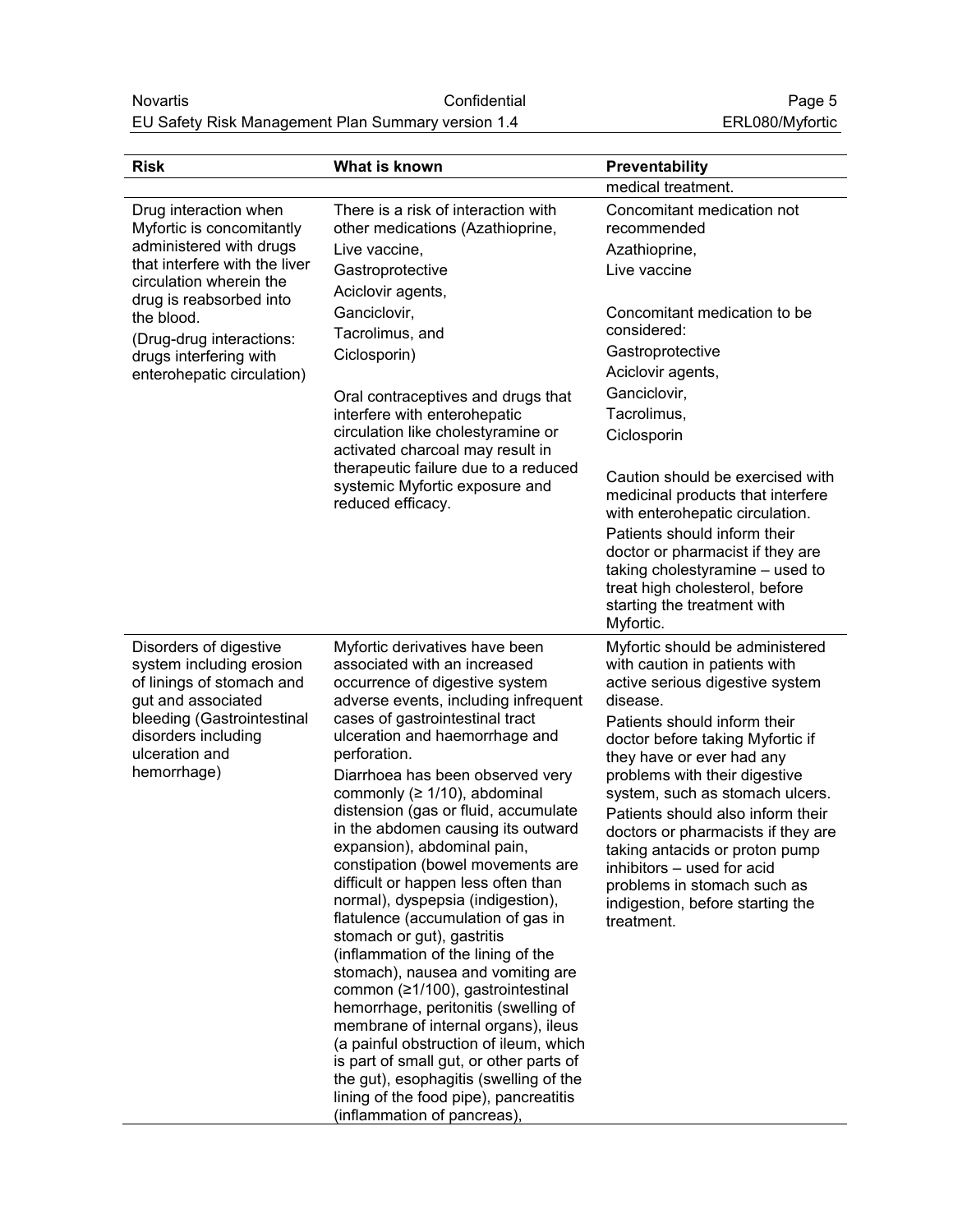<span id="page-5-0"></span>

| <b>Risk</b>                                                      | What is known                                                                                                                                                                                                                                                                                                                                                                                                                                                                                                                                            | <b>Preventability</b>                                                                                                                  |
|------------------------------------------------------------------|----------------------------------------------------------------------------------------------------------------------------------------------------------------------------------------------------------------------------------------------------------------------------------------------------------------------------------------------------------------------------------------------------------------------------------------------------------------------------------------------------------------------------------------------------------|----------------------------------------------------------------------------------------------------------------------------------------|
|                                                                  | stomatitis (sore mouth), gingival<br>hyperplasia, gastro-oesophageal<br>reflux disease, eructation, halitosis<br>(bad breath), tongue discoloration,<br>dry mouth are uncommon<br>(≥1/1,000), gastric ulcer (painful<br>open sore or raw area in the lining of<br>the stomach), duodenal ulcer<br>(painful open sore or raw area in the<br>lining of duodenum i.e. part of small<br>gut), colitis (swelling of the lining of<br>the large gut), in which Myfortic was<br>administered together with<br>ciclosporin microemulsion and<br>corticosteroids. |                                                                                                                                        |
| Reproductive toxicity<br>(teratogenicity and<br>embryolethality) | Use of Myfortic during pregnancy<br>may harm the unborn child and<br>increase the risk of pregnancy,<br>spontaneous abortion (rate of 45 to<br>49%) and risk of congenital<br>malformation (rate of 23 to 27%)                                                                                                                                                                                                                                                                                                                                           | Yes, warning physicians and<br>patients (male and female) about<br>avoiding pregnancy during<br>treatment and use of<br>contraceptive. |

**Table 1-2 Important potential risks**

|                                                   | What is known                                                                                                                                                                                                                                                                                                                                                                                     |
|---------------------------------------------------|---------------------------------------------------------------------------------------------------------------------------------------------------------------------------------------------------------------------------------------------------------------------------------------------------------------------------------------------------------------------------------------------------|
| <b>Risk</b>                                       |                                                                                                                                                                                                                                                                                                                                                                                                   |
| Capable of causing cancer<br>(Carcinogenicity)    | Patient receiving immunosuppressive regimens involving<br>combinations of drugs, including Myfortic, are at increased<br>risk of developing lymphomas and other malignancies,<br>particularly of the skin.                                                                                                                                                                                        |
|                                                   | Micronucleus test in vitro and vivo was positive. However,<br>Mycophenolic acid (as sodium salt) was not tumorigenic in<br>rats and mice in the animal carcinogenicity studies.                                                                                                                                                                                                                   |
|                                                   | Lymphoproliferative disease or lymphoma developed in<br>2 de novo (0.9%) patients and in 2 maintenance patients<br>(1.3%) receiving Myfortic for up to 1 year. Non-melanoma<br>skin carcinomas occurred in 0.9% of de novo and 1.8% of<br>maintenance patients receiving Myfortic for up to 1 year;<br>other types of malignancy occurred in 0.5% of de novo<br>and 0.6% of maintenance patients. |
| Genotoxicity                                      | Studies showed a potential of Myfortic to cause<br>chromosomal aberrations. These effects can be related to<br>the pharmacodynamic mode of action, i.e. inhibition of<br>nucleotide synthesis in sensitive cells. Other in vitro tests<br>for detection of gene mutation did not demonstrate<br>genotoxic activity.                                                                               |
| Increased risk of vaccination related<br>diseases | Patients should be advised that during treatment with<br>Myfortic vaccinations may be less effective and the use of<br>the live attenuated vaccines should be avoided. Influenza<br>vaccination may be of value. Prescribers should refer to<br>national guidelines for influenza vaccination.                                                                                                    |
| Lack of efficacy of vaccination                   | Patients should be advised that during treatment with                                                                                                                                                                                                                                                                                                                                             |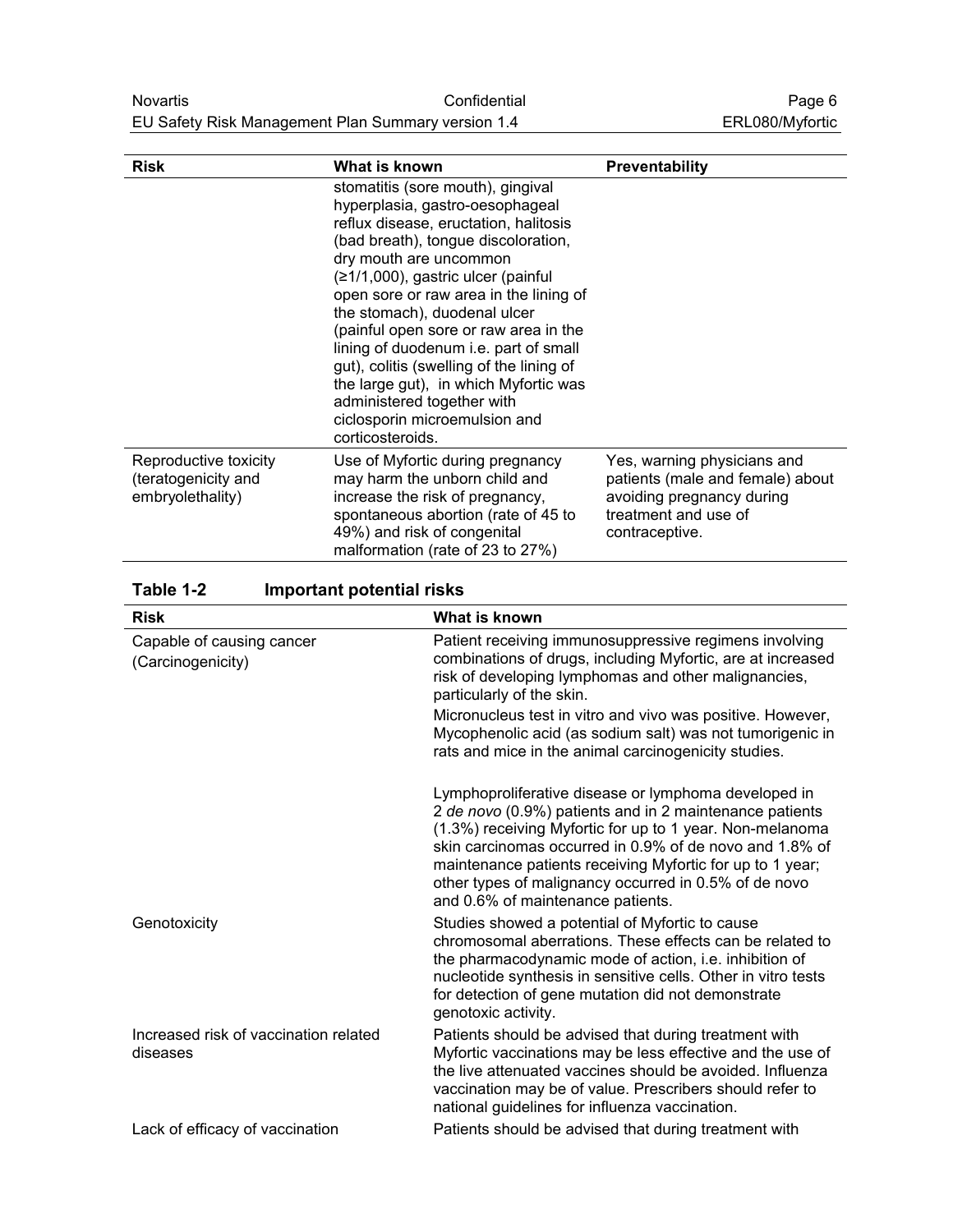<span id="page-6-0"></span>

| <b>Risk</b>   | What is known                                                                                                                                                                                                                         |
|---------------|---------------------------------------------------------------------------------------------------------------------------------------------------------------------------------------------------------------------------------------|
|               | Myfortic vaccinations may be less effective and the use of<br>the live attenuated vaccines should be avoided. Influenza<br>vaccination may be of value. Prescribers should refer to<br>national guidelines for influenza vaccination. |
| Off label use | Myfortic has been used in other indications than that is<br>specified in the drug label (SmPC). No additional trend or<br>pattern in safety profile has been identified with available<br>data.                                       |

**Table 1-3 Missing information**

| <b>Risk</b>                 | What is known                                                                                                                                                                                                                                    |
|-----------------------------|--------------------------------------------------------------------------------------------------------------------------------------------------------------------------------------------------------------------------------------------------|
| Use in lactation            | No data is available                                                                                                                                                                                                                             |
| Use in pediatric population | Myfortic has been used in pediatric patients for different<br>indications although safety and efficacy in children<br>have not been established. No additional trend or<br>pattern in safety profile has been identified with available<br>data. |

#### **1.5 Part VI.2.5 Summary of additional risk minimization measures by safety concern**

All medicines have a Summary of Product Characteristics (SmPC) which provides physicians, pharmacists and other health care professionals with details on how to use the medicine, their risks and recommendations for minimizing them. An abbreviated version of this information in lay language is provided to patients in the form of the Package Leaflet. The measures in these documents are known as routine risk minimization measures.

These additional risk minimization measures are for the following risks:

#### **Table 1-4 Reproductive toxicity (teratogenicity and embryolethality)**

#### **Risk minimization measures: Physician and patient education**

#### **Objective and rationale:**

To closely monitor, evaluate and further characterize symptoms of this risk.

To identify and/or characterize the following:

- Clinical characteristics of the pregnancy outcomes
- Types of patients at risk (demographic factors, underlying diseases)
- Risk factors
- Characteristics of exposure (dose, duration, exposure during  $1<sup>st</sup>$  trimester, co-medications) Reporting rates of pregnancy reports

#### **Main additional risk minimization measures:**

Physicians and Patient educational materials: An educational material program has been developed and distributed to physicians and patients to ensure an increased understanding of the safe and effective use of Myfortic, including the prevention of pregnancy occurrence whilst on Myfortic and collection of information in the event of pregnancy.